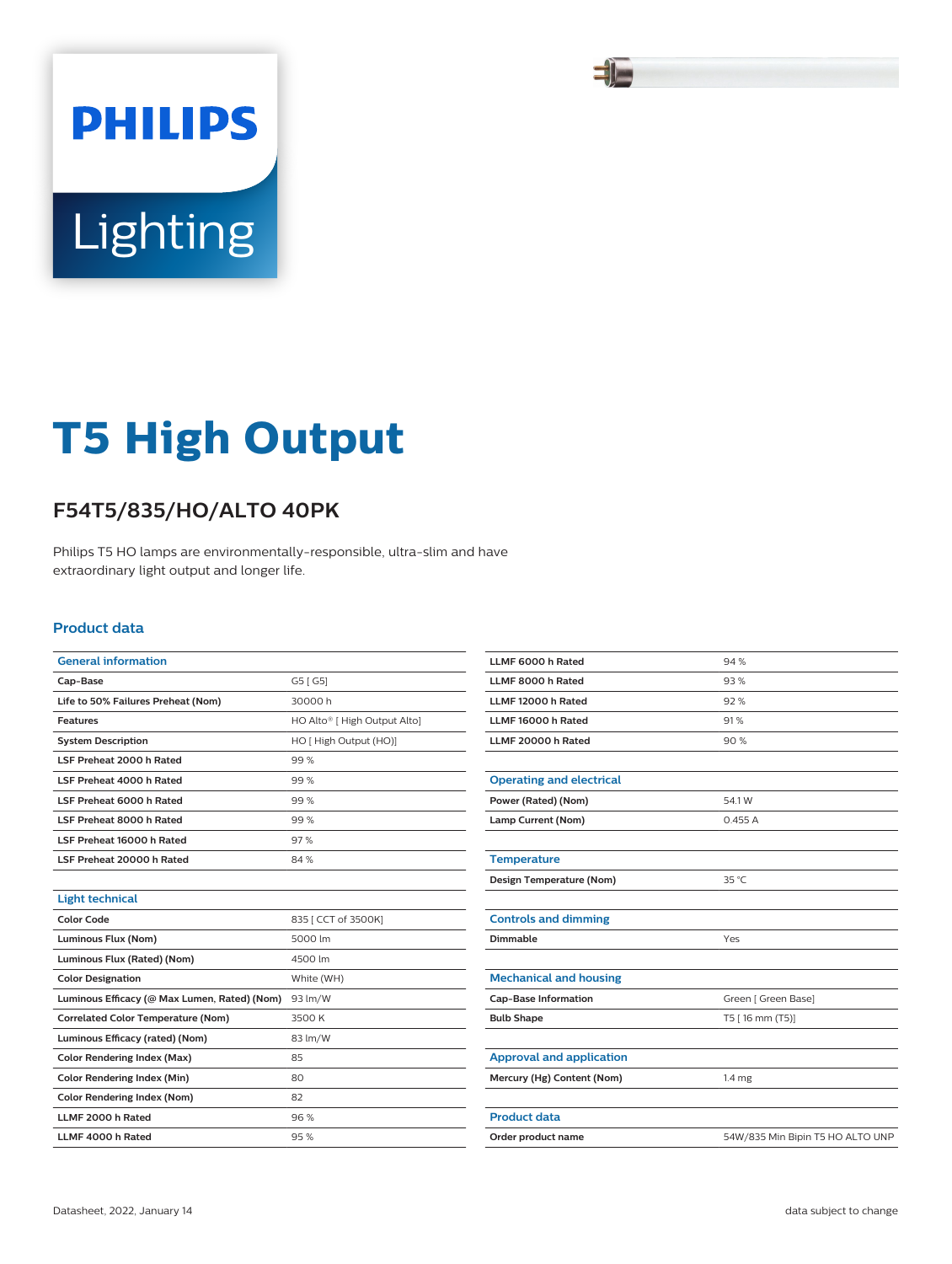#### **T5 High Output**

| EAN/UPC - Product                    | 046677290283 |
|--------------------------------------|--------------|
| Order code                           | 290288       |
| <b>Numerator - Quantity Per Pack</b> |              |
| Numerator - Packs per outer box      | 40           |
| Material Nr. (12NC)<br>927993183522  |              |

| Net Weight (Piece) | 104.500 g                  |  |  |
|--------------------|----------------------------|--|--|
| <b>ILCOS Code</b>  | FDH-54/35/1B-L/P-G5-16/850 |  |  |

#### **Dimensional drawing**

| c<br>$\mathbf -$ |           |  |
|------------------|-----------|--|
|                  | д         |  |
|                  | B         |  |
|                  | $\subset$ |  |
|                  |           |  |

| Product              |                 | $D(max)$ A (max)                        | B (max) | B (min) | C (max) |
|----------------------|-----------------|-----------------------------------------|---------|---------|---------|
| 54W/835 Min Bipin T5 | $17 \text{ mm}$ | 1149.0 mm 1156.1 mm 1153.7 mm 1163.2 mm |         |         |         |
| HO ALTO UNP          |                 |                                         |         |         |         |

#### **54W/835 Min Bipin T5 HO ALTO UNP**

#### **Photometric data**



#### **Lightcolor /835**

**Lifetime**

 $(0/6)$ 100 **Lightcolor /835**



#### **MASTER TL5 HO/ActiViva Life Expectancy 3 h cycle**

#### **MASTER TL5 HO/ActiViva Life Expectancy 12 h cycle**

#### Datasheet, 2022, January 14 2 data subject to change